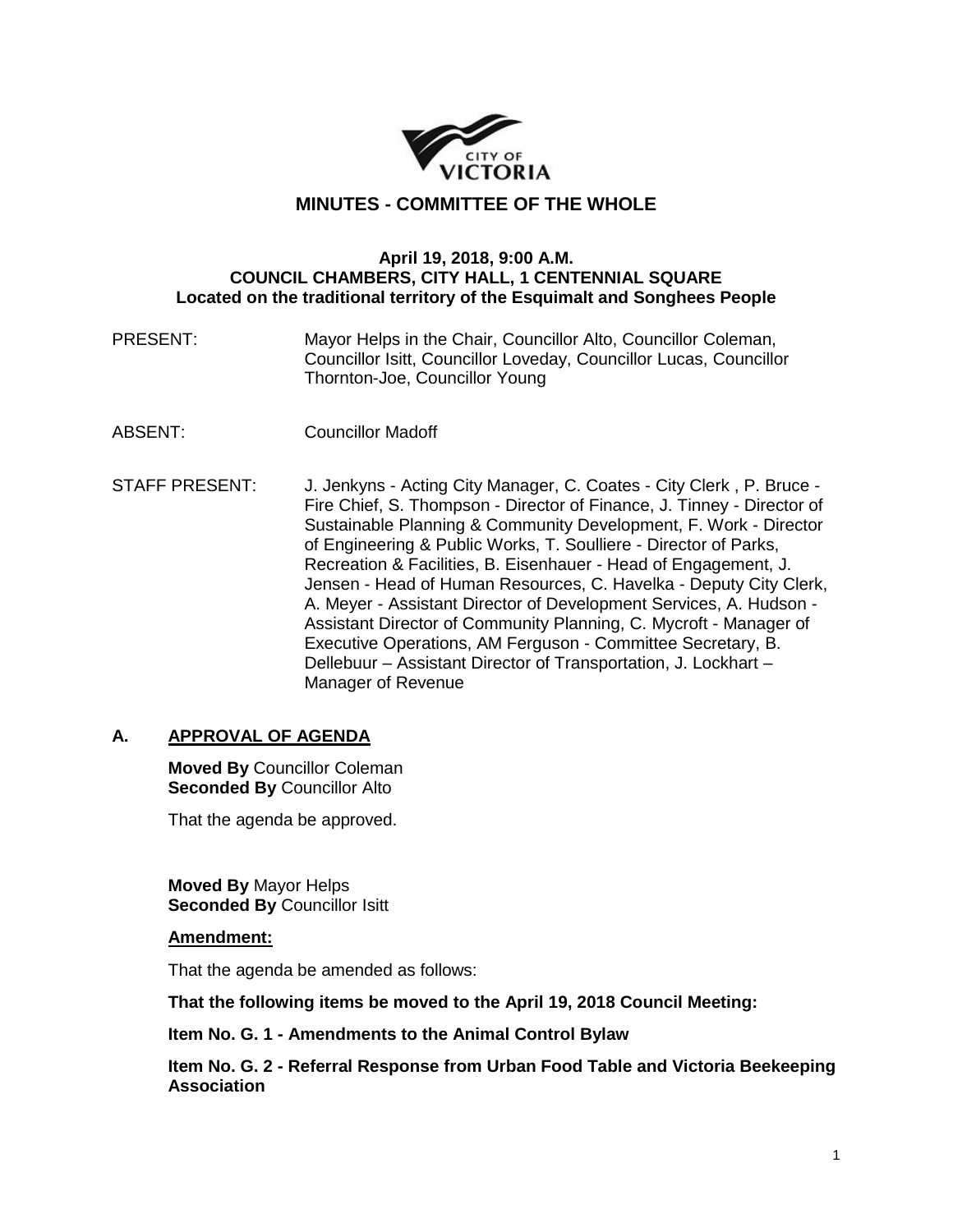### **CARRIED UNANIMOUSLY**

**Moved By** Councillor Coleman **Seconded By** Councillor Thornton-Joe

#### **Amendment:**

That the agenda be amended to include the following items on the consent agenda:

**Item No. C. 1 - Minutes from the meeting held February 8, 2018**

**Item No. G. 3 -Proclamation - "Earth Day" April 22, 2018**

**Item No. G. 4 - Proclamation - "Huntington Awareness Month" - May 2018**

**Item No. G. 5 - Proclamation - "International Internal Audit Awareness Month" - May 2018**

**Item No. G. 6 - Proclamation - "MS Awareness Month" - May 2018**

**Item No. G. 7 - Proclamation - "Neighbour Day" May 6, 2018**

**Item No. G. 8 - Proclamation - "Highland Games Week" - May 14-21, 2018**

### **CARRIED UNANIMOUSLY**

#### **Main motion as amended:**

### **CARRIED UNANIMOUSLY**

#### **B. CONSENT AGENDA**

**Moved By** Councillor Coleman **Seconded By** Councillor Isitt

That the following items be approved without further debate

#### **CARRIED UNANIMOUSLY**

#### **C. READING OF MINUTES**

**C.1 Minutes from the meeting held February 8, 2018**

**Moved By** Councillor Coleman **Seconded By Councillor Isitt**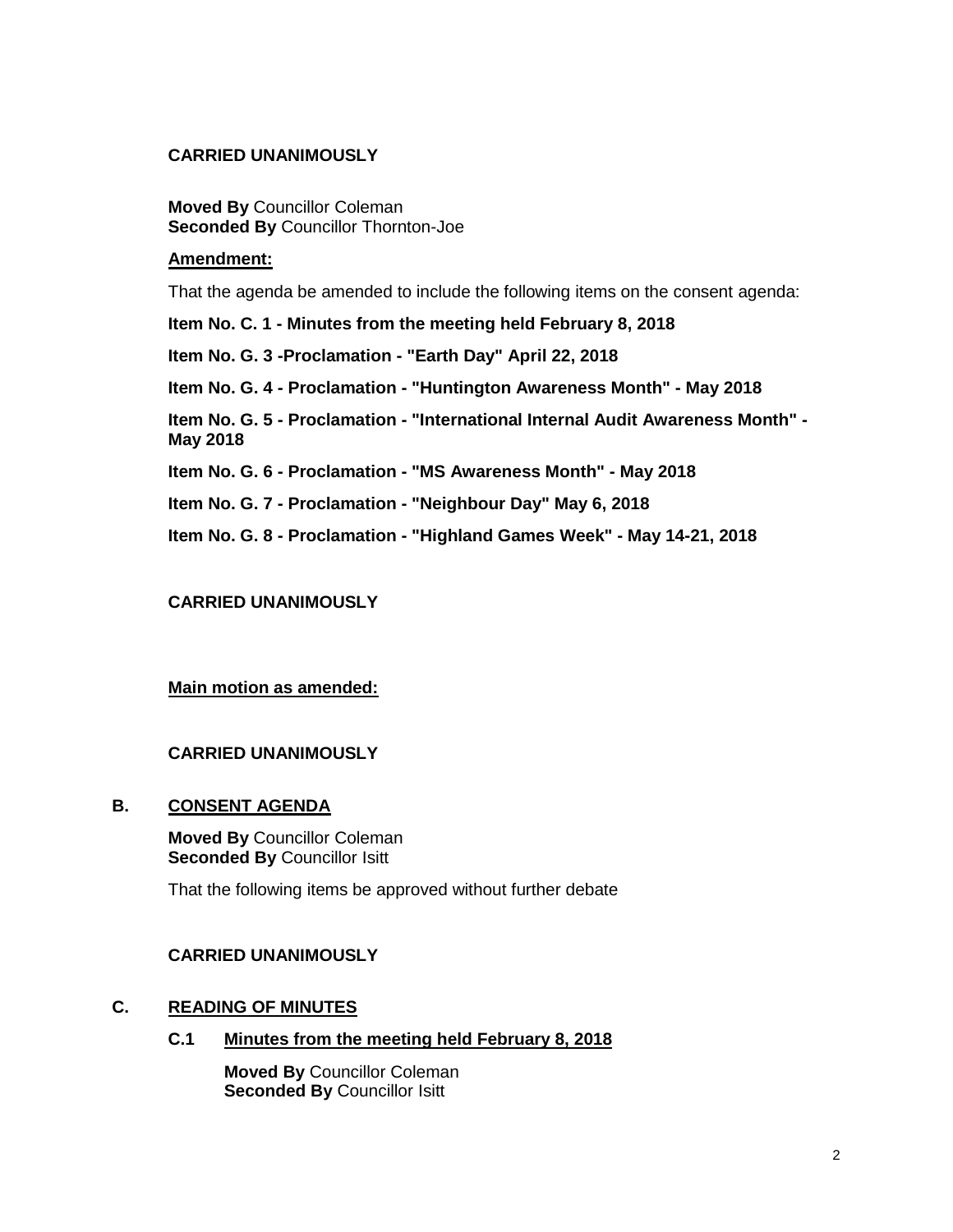That the Minutes of the meeting held February 8, 2018, be adopted.

# **CARRIED UNANIMOUSLY**

# **G. STAFF REPORTS**

### **G.3 Proclamation - "Earth Day" April 22, 2018**

Committee received a report dated April 5, 2018, from the City Clerk regarding a proclamation for "Earth Day" April 22, 2018.

**Moved By** Councillor Coleman **Seconded By** Councillor Isitt

That the *Earth Day Proclamation* be forwarded to the April 26, 2018 Council meeting for Council's consideration.

### **CARRIED UNANIMOUSLY**

#### **G.4 Proclamation - "Huntington Awareness Month" - May 2018**

Committee received a report dated April 9, 2018 from the City Clerk regarding a proclamation for "Huntington Awareness Month" May 2018.

**Moved By** Councillor Coleman **Seconded By** Councillor Isitt

That the *Huntington Awareness Month Proclamation* be forwarded to the April 26, 2018 Council meeting for Council's consideration.

# **CARRIED UNANIMOUSLY**

### **G.5 Proclamation - "International Internal Audit Awareness Month" - May 2018**

Committee received a report dated April 9, 2018, from the City Clerk regarding a proclamation for "International Internal Audit Awareness Month" May 2018.

**Moved By** Councillor Coleman **Seconded By** Councillor Isitt

That the *International Internal Audit Awareness Month Proclamation* be forwarded to the April 26, 2018 Council meeting for Council's consideration.

# **CARRIED UNANIMOUSLY**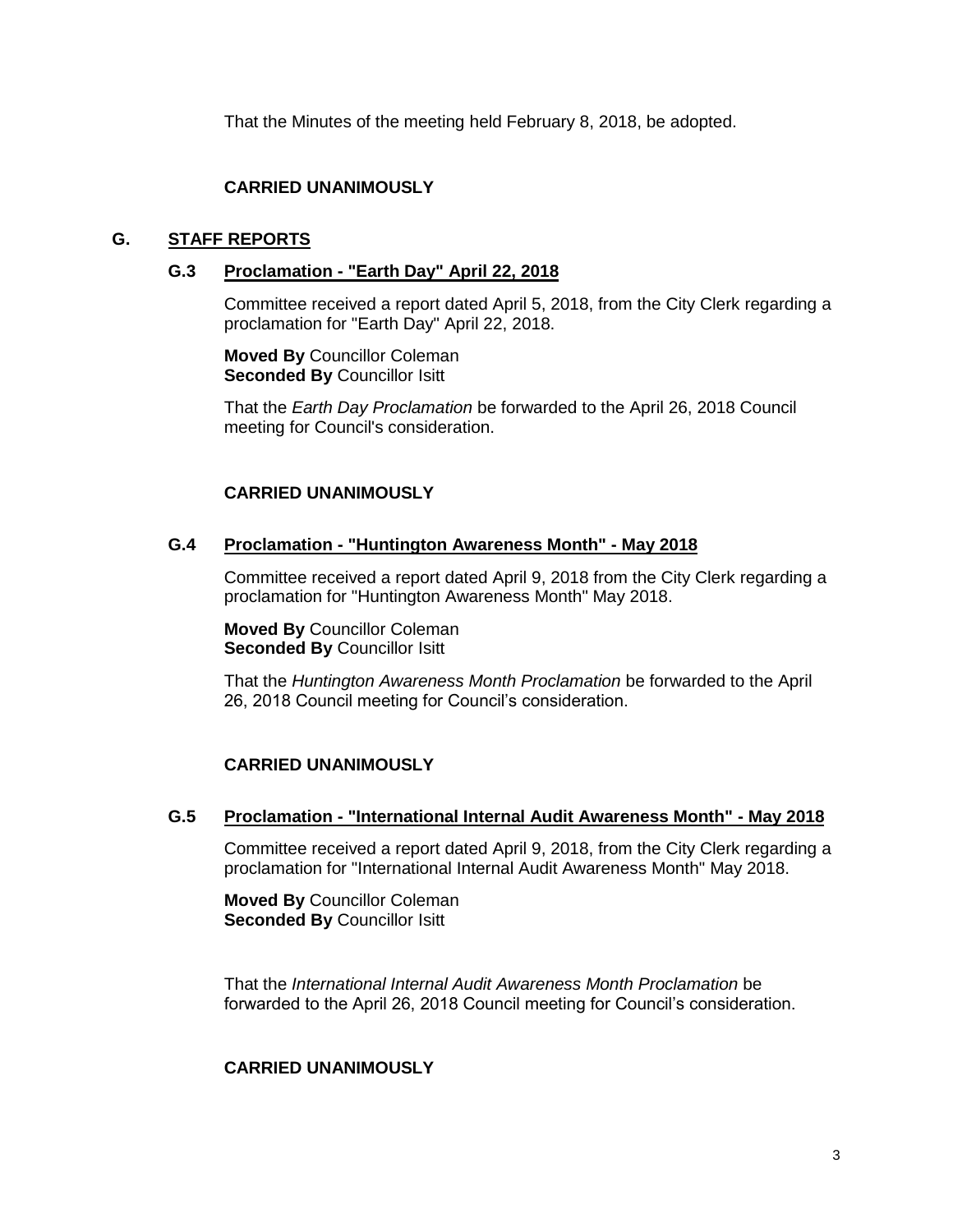### **G.6 Proclamation - "MS Awareness Month" - May 2018**

Committee received a report dated April 9, 2018, from the City Clerk regarding a proclamation for "MS Awareness Month" May 2018.

**Moved By** Councillor Coleman **Seconded By** Councillor Isitt

That the *MS Awareness Month Proclamation* be forwarded to the April 26, 2018 Council meeting for Council's consideration.

### **CARRIED UNANIMOUSLY**

#### **G.7 Proclamation - "Neighbour Day" May 6, 2018**

Committee received a report dated April 3, 2018, from the City Clerk regarding a proclamation for "Neighbour Day" May 6, 2018.

**Moved By** Councillor Coleman **Seconded By** Councillor Isitt

That the *Neighbour Day Proclamation* be forwarded to the April 26, 2018 Council meeting for Council's consideration.

### **CARRIED UNANIMOUSLY**

#### **G.8 Proclamation - "Highland Games Week" - May 14-21, 2018**

Committee received a report dated April 3, 2018, from the City Clerk regarding a proclamation for "Neighbour Day" May 6, 2018.

**Moved By** Councillor Coleman **Seconded By** Councillor Isitt

That the *Highland Games Week Proclamation* be forwarded to the April 26, 2018 Council meeting for Council's consideration.

### **CARRIED UNANIMOUSLY**

#### **I. NEW BUSINESS**

#### **I.1 Motion - Support in Principle for Francophone Games**

Committee received a Council member motion dated March 30, 2018, from Mayor Helps regarding support for the Francophone Games.

**Moved By** Councillor Coleman **Seconded By** Councillor Isitt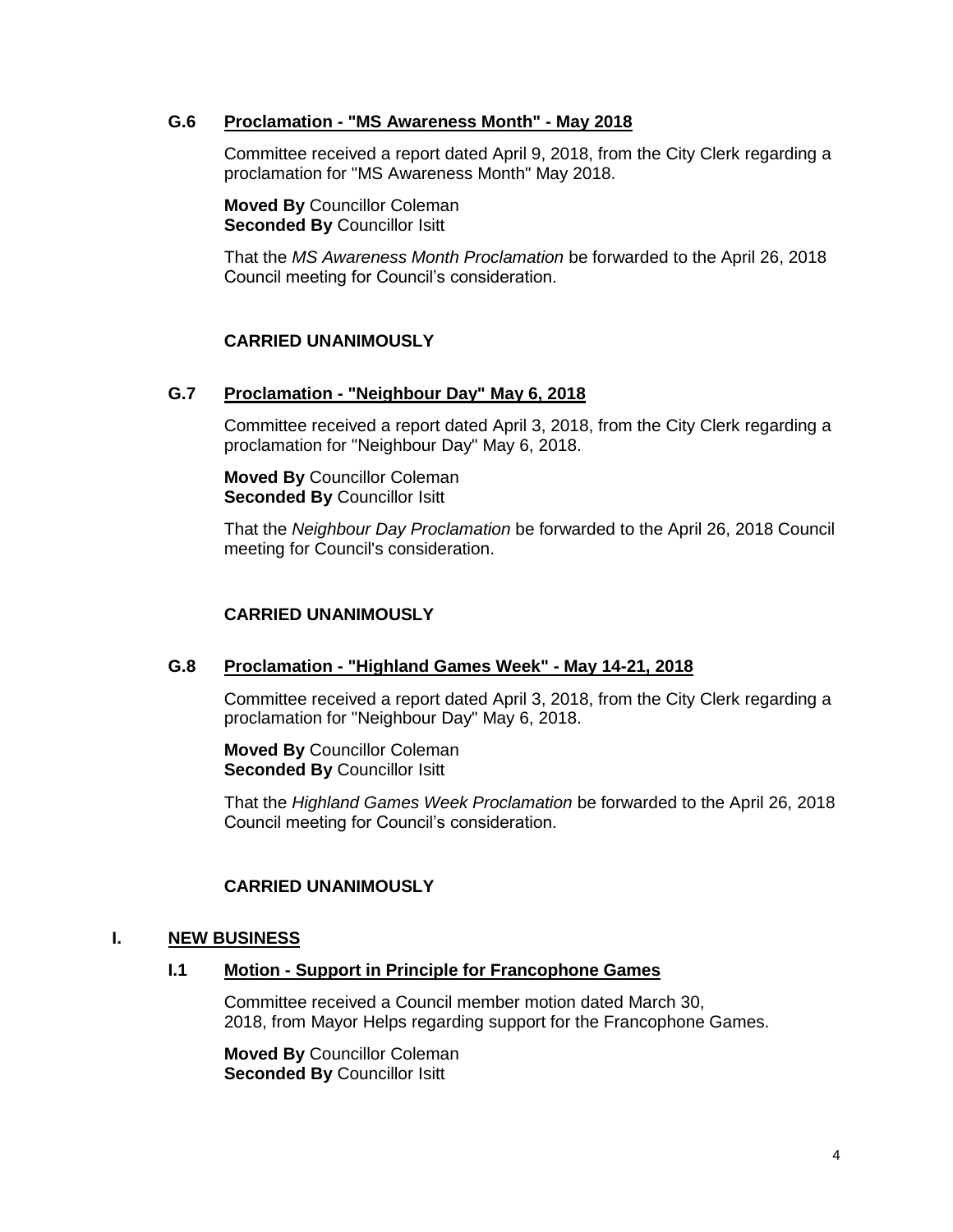That Council support the Francophone Games in principle and direct staff to explore opportunities for support of the games and report back to Council.

# **CARRIED UNANIMOUSLY**

### **E. UNFINISHED BUSINESS**

### **E.1 Revenue and Tax Policy Benchmark Monitoring and 2018 Tax Rates**

Committee received a report dated April 5, 2018, from the Director of Finance regarding updated benchmark measures related to the City's Revenue and Tax Policy and recommendations for 2018 tax rates.

**Moved By** Councillor Isitt **Seconded By** Councillor Alto

That Council:

1. Approve 2018 tax rates based on current policy as follows:

| Residential      | 3.2448  |
|------------------|---------|
| Utility          | 33.5070 |
| Major Industrial | 11.7983 |
| Light Industrial | 11.7983 |
| <b>Business</b>  | 11.7983 |
| Rec/Non Profit   | 8.0460  |

2. Direct Staff to bring forward Tax Bylaw, 2018 for first, second and third readings to a special Council meeting on April 19, 2018.

FOR (3): Councillor Alto, Councillor Isitt, and Councillor Loveday

OPPOSED (5): Mayor Helps, Councillor Coleman, Councillor Lucas, Councillor Thornton-Joe, and Councillor Young

Absent (1): Councillor Madoff

*Committee discussed:* 

• *Feedback received on tax rate ratios and pros and cons relating to the allocation.*

*Councillor Loveday withdrew from the meeting at 9:24 a.m. and returned at 9:25 a.m.* 

**DEFEATED (3 to 5)**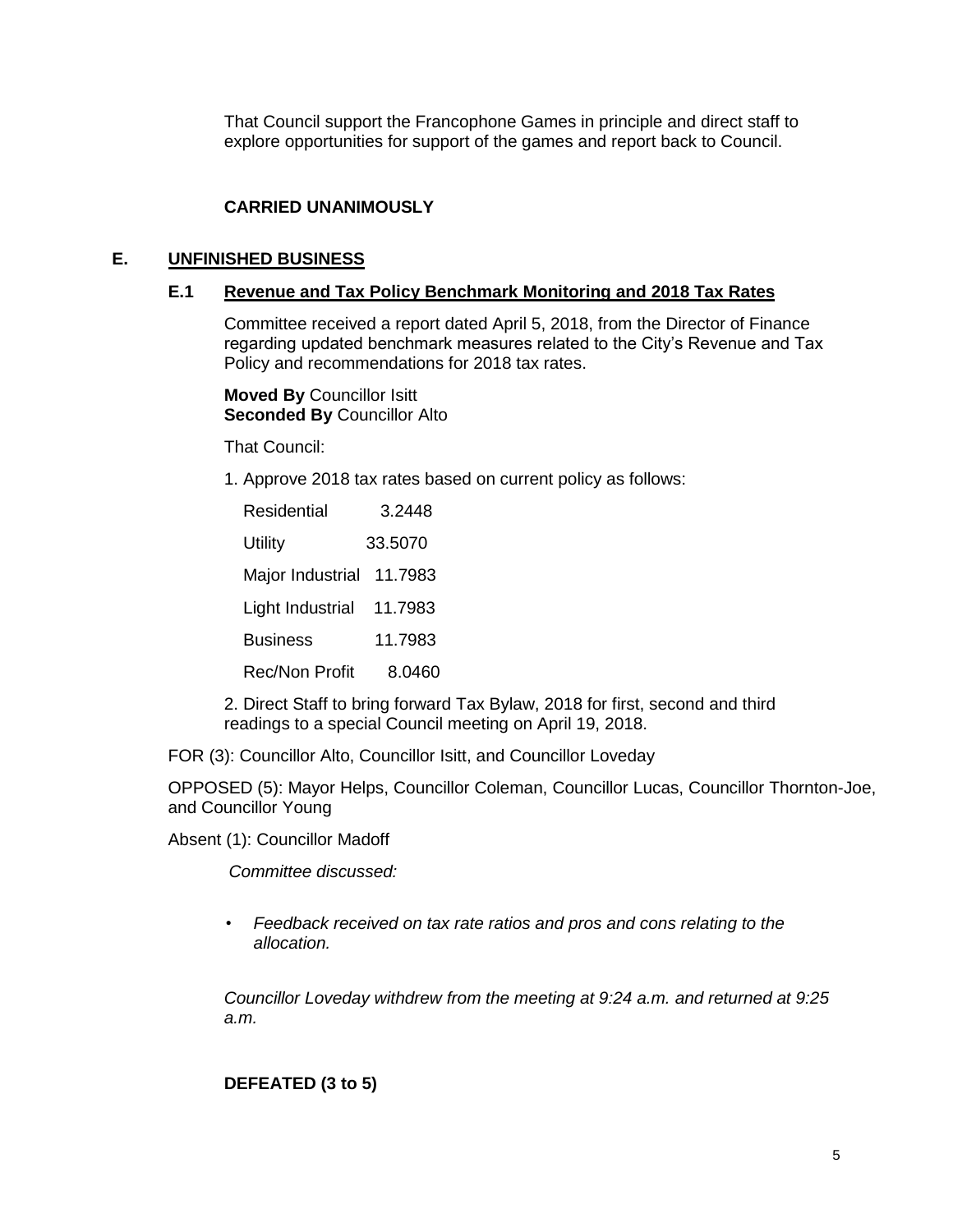*Committee discussed:* 

- *Tax ratios between residential and business and the impacts.*
- *The policy of keeping taxes within inflation plus 1% and concerns about it not applying to the allocation of taxes.*

**Moved By** Mayor Helps **Seconded By** Councillor Lucas

That Council direct staff to increase the business tax ratio to 1.11% and the residential tax ratio to 4%.

FOR (6): Mayor Helps, Councillor Alto, Councillor Coleman, Councillor Lucas, Councillor Thornton-Joe, and Councillor Young

OPPOSED (2): Councillor Isitt, and Councillor Loveday

ABSENT (1): Councillor Madoff

# **CARRIED (6 to 2)**

### **E.2 Accessibility Projects - Options to Expedite in 2018**

Committee received a report dated April 11, 2018, from the Director of Engineering and Public Works regarding financial details required to expedite implementation of various projects identified by the Accessibility Working Group for accessibility upgrades in 2018.

*Committee discussed:*

- *Accessibility and safety concerns for BC Transit.*
- *Timelines for accessibility upgrades to BC Transit's fleet.*

**Moved By** Councillor Isitt **Seconded By** Councillor Thornton-Joe

That Council approve the allocation of \$70,000 from the Accessibility Reserve Fund, for inclusion in the 2018 Financial Plan, in order to install audible/accessible pedestrian signals at the following locations:

- 1. Menzies/Superior
- 2. Government/Humboldt/Wharf
- 3. Quadra/Yates
- 4. Caledonia/Quadra
- 5. Fisgard/Quadra
- 6. Finlayson/Quadra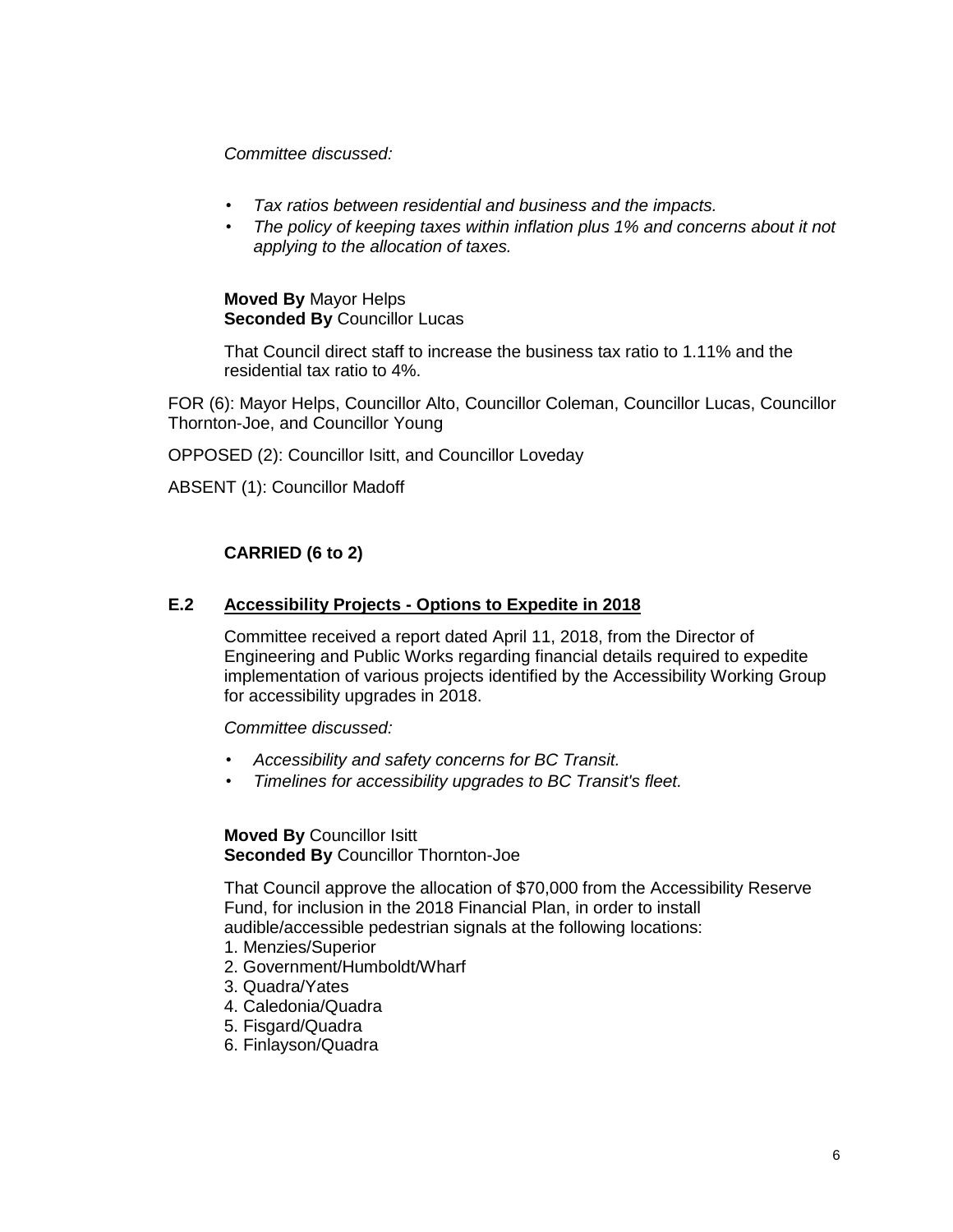*Councillor Coleman withdrew from the meeting at 10:03 a.m. and returned at 10:05 a.m.*

**Moved By** Councillor Loveday **Seconded By** Councillor Isitt

#### **Amendment:**

That the motion be amended to include the following points:

**That Council recommits to expediting accessibility improvements in the City of Victoria and completing the City's Accessibility Framework in 2018.**

**And that Council direct staff to meet with the AWG to discuss the accessibility improvements of the two Douglas Street bus stops and other improvements, and report back to Council on a priority basis, including potential operational and capital requirements.**

# **CARRIED UNANIMOUSLY**

#### **Main motion as amended:**

That Council approve the allocation of \$70,000 from the Accessibility Reserve Fund, for inclusion in the 2018 Financial Plan, in order to install audible/accessible pedestrian signals at the following locations:

- 1. Menzies/Superior
- 2. Government/Humboldt/Wharf
- 3. Quadra/Yates
- 4. Caledonia/Quadra
- 5. Fisgard/Quadra
- 6. Finlayson/Quadra

That Council recommits to expediting accessibility improvements in the City of Victoria and completing the City's Accessibility Framework in 2018.

And that Council direct staff to meet with the AWG to discuss the accessibility improvements of the two Douglas Street bus stops and other improvements, and report back to Council on a priority basis, including potential operational and capital requirement.

#### **CARRIED UNANIMOUSLY**

*Committee recessed at 10:16 a.m. and returned at 10:21 a.m.*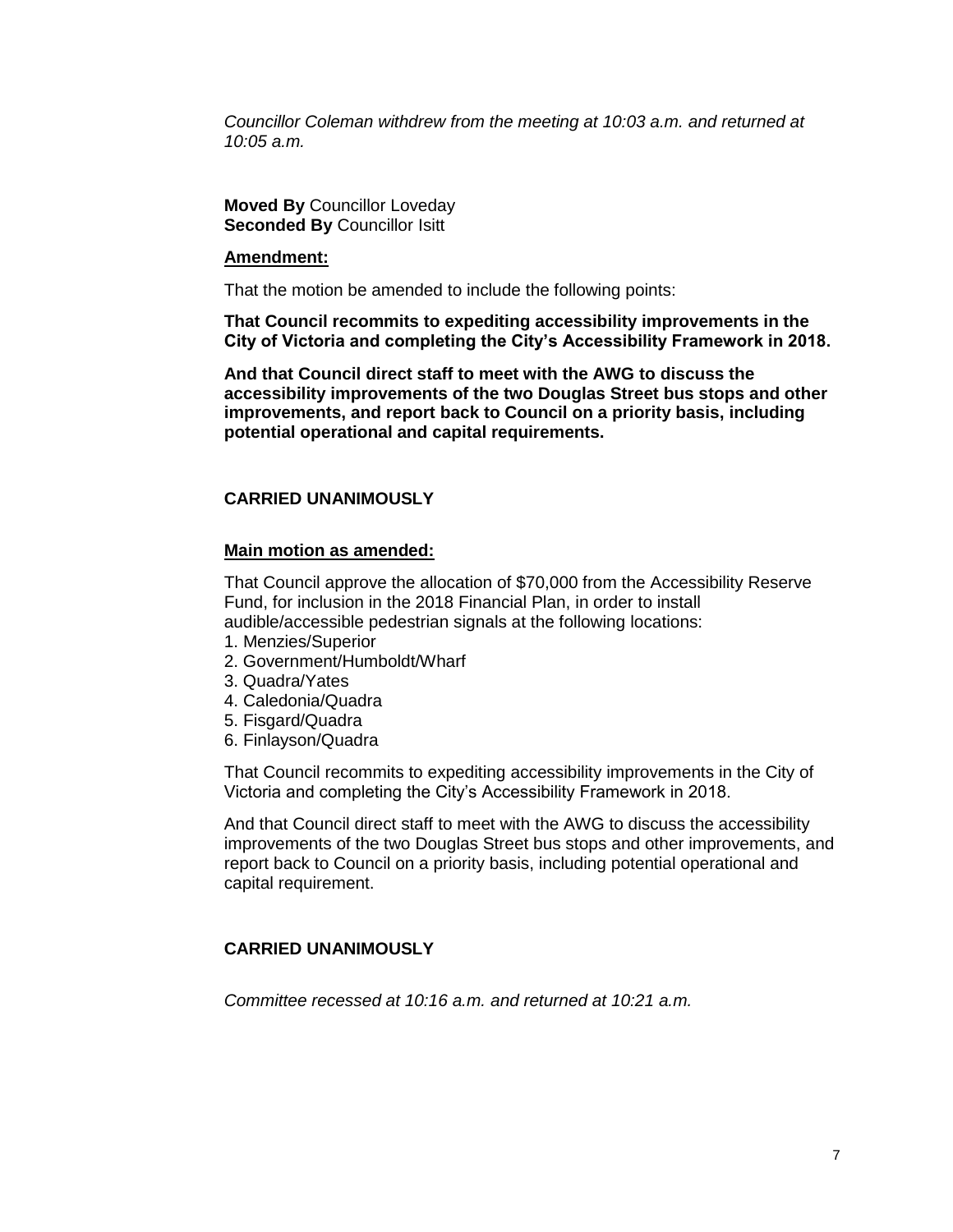# **F. LAND USE MATTERS**

### **F.1 953 Balmoral Road - Rezoning Application No. 00598 & Development Permit with Variances Application No. 000506 (North Park)**

Committee received reports dated February 22, 2018, from the Director of Sustainable Planning and Community Development regarding applications to construct a four storey multiple dwelling.

*Committee discussed:*

• *Desire for the units to be affordable and used for rental purposes.*

**Moved By** Councillor Young **Seconded By** Councillor Isitt

### **Rezoning Application No. 00598**

That Council decline Rezoning Application No. 00598 for the property located at 953 Balmoral Road.

### **Development Permit with Variances Application No. 000506**

That Council decline Development Permit with Variance Application No. 000506 for the property located at 953 Balmoral Road.

FOR (4): Mayor Helps, Councillor Coleman, Councillor Isitt, and Councillor Young

OPPOSED (4): Councillor Alto, Councillor Loveday, Councillor Lucas, and Councillor Thornton-Joe

ABSENT (1): Councillor Madoff

#### *Committee discussed*

• *Constraints of the site and consideration of lot consolidation with the nearby sites.*

# **DEFEATED (4 to 4)**

**Moved By** Councillor Thornton-Joe **Seconded By** Councillor Lucas

#### **Rezoning Application No. 00598**

That Council direct staff to work with the applicant to refine the proposal to encourage a better fit with the current neighbourhood context and to minimize potential negative impacts associated with a piecemeal approach to development in this area.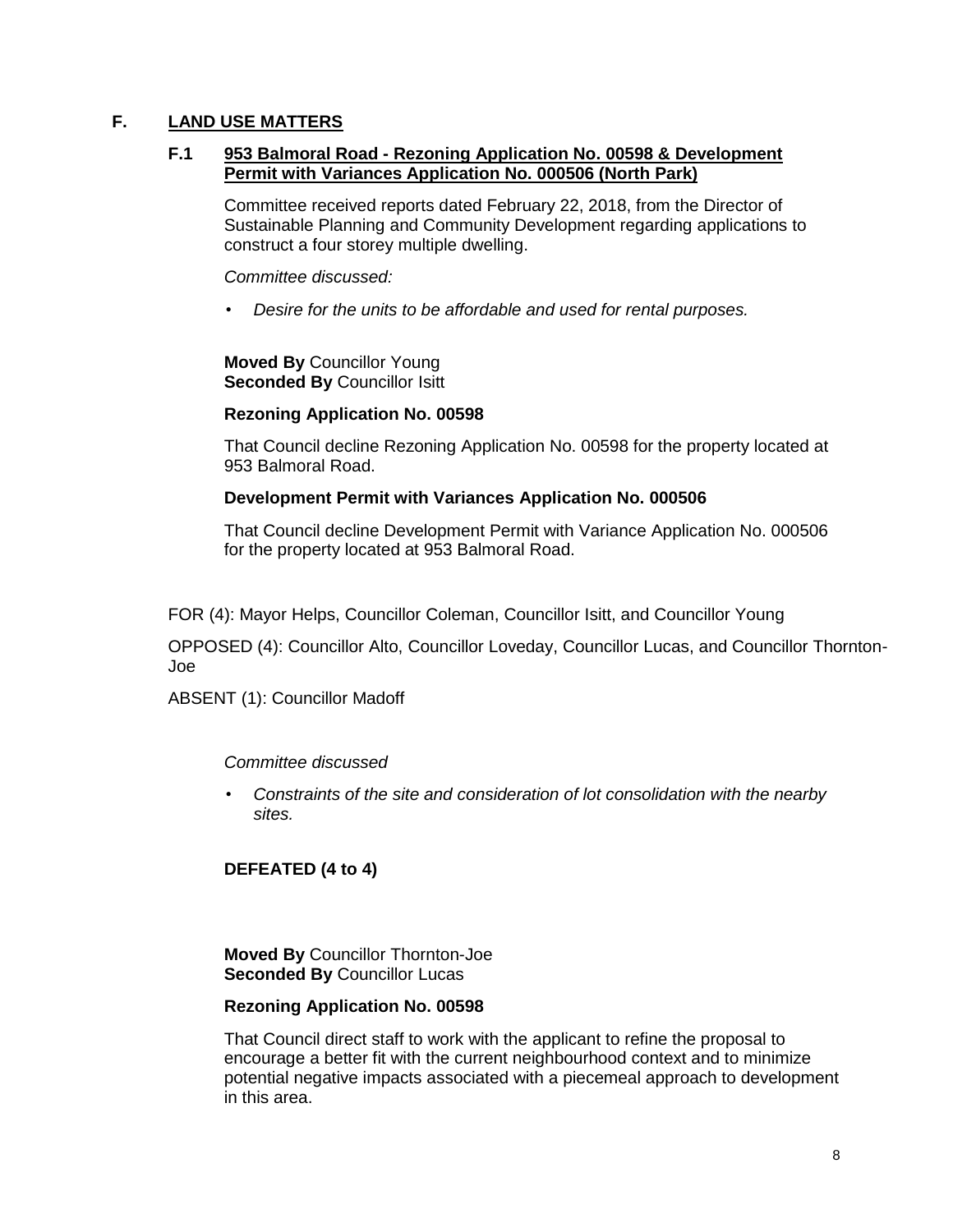### **Development Permit with Variances Application No. 000506**

That Council:

- 1. Direct staff to work with the applicant to revise the proposal to comply with the design guidelines and
	- i. minimize the impact of the east side yard setback be reducing the requested variance and by introducing additional design interventions to mitigate potential concerns related to privacy and overlook.
	- ii. reduce the site coverage and increase the open site space in order to provide private open space and high quality soft landscaping.
	- iii. provide a landscaping strip along the side and rear property lines to screen the parking.
- 2. Refer the application to the Advisory Design Panel and report back to the Committee of the Whole following a review by the panel.

**Moved By** Councillor Thornton-Joe **Seconded By** Councillor Loveday

### **Amendment:**

That the motion be amended to include the following point:

**iv. address Council's issue of the lack of affordability in this application.**

**Moved By** Councillor Loveday **Seconded By** Councillor Thornton-Joe

#### **Amendment to the amendment:**

That the amendment be amended as follows:

### **iv. address Council's issue of the lack of affordability in this application and revist discussion of entering housing agreement**

# **CARRIED UNANIMOUSLY**

# **On the amendment:**

# **CARRIED UNANIMOUSLY**

# **Main motion as amended:**

That Council: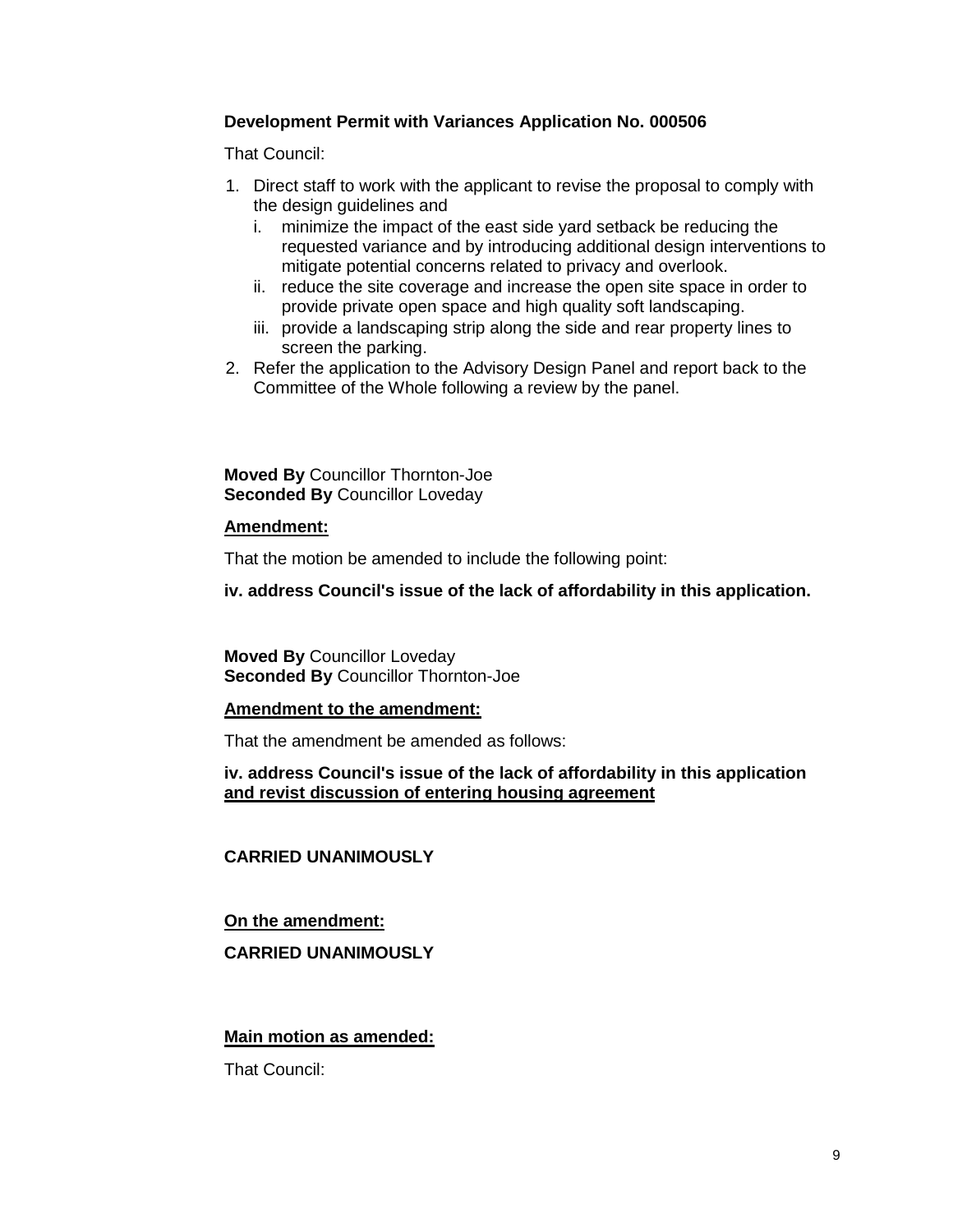- 1. Direct staff to work with the applicant to revise the proposal to comply with the design guidelines and
	- i. minimize the impact of the east side yard setback be reducing the requested variance and by introducing additional design interventions to mitigate potential concerns related to privacy and overlook.
	- ii. reduce the site coverage and increase the open site space in order to provide private open space and high quality soft landscaping.
	- iii. provide a landscaping strip along the side and rear property lines to screen the parking.
	- iv. address Council's issue of the lack of affordability in this application.
- 2. Refer the application to the Advisory Design Panel and report back to the Committee of the Whole following a review by the panel.

# **CARRIED UNANIMOUSLY**

### **F.2 2910 Shelbourne Street - Rezoning Application No. 00599 & Development Permit with Variances Application No. 000507 (Oaklands)**

Committee received a report dated March 29, 2018, from the Director of Sustainable Planning and Community Development regarding an application to construct a six-unit townhouse development.

**Moved By** Councillor Young

#### **Rezoning Application No. 00599**

That Council decline Rezoning Application No. 00599 for the property located at 2910 Shelbourne Street.

#### **Development Permit with Variances Application No. 000507**

That Council decline Development Permit with Variances Application No. 000507 for the property located at 2910 Shelbourne Street.

#### **FAILED DUE TO NO SECONDER**

**Moved By** Councillor Alto **Seconded By** Councillor Loveday

#### **Rezoning Application No. 00599**

That Council instruct staff to prepare the necessary Zoning Regulation Bylaw Amendment that would authorize the proposed development outlined in Rezoning Application No. 00599 for 2910 Shelbourne Street, that first and second reading of the Zoning Regulation Bylaw Amendment be considered by Council and a Public Hearing date be set once the following conditions are met:

1. Receipt of an executed 7.0m Statutory Right-of-Way off Shelbourne Street to the satisfaction of the City Solicitor.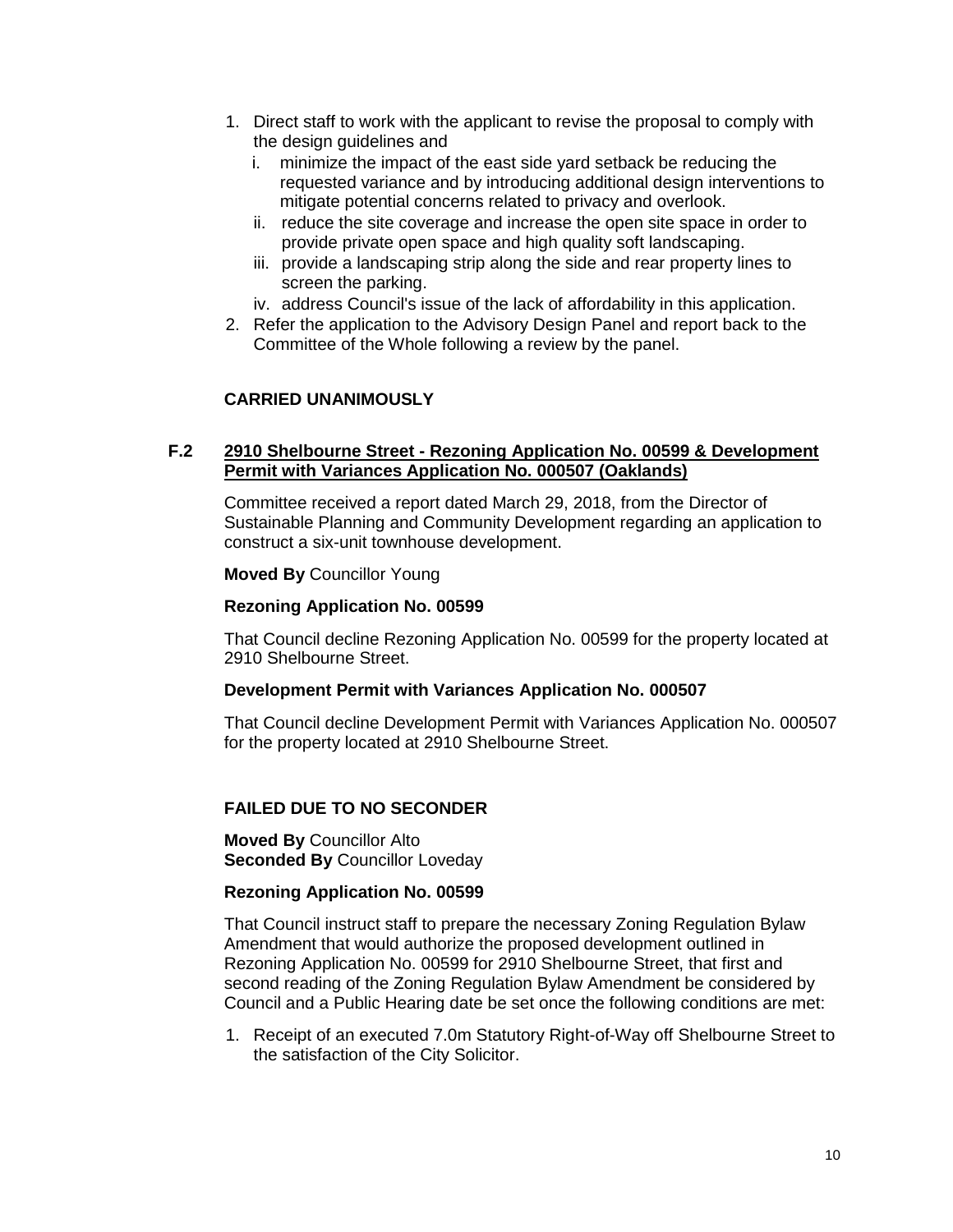- 2. Receipt of a letter from Modo indicating willingness to partner with the Applicant in providing a car share vehicle and car share memberships for each unit.
- 3. Receipt of a car share agreement that includes the purchase of one car share vehicle and car share memberships for all units (six in total) to the satisfaction of the Director of Engineering and Public Works.

# **Development Permit with Variances Application No. 000507**

That Council, after giving notice and allowing an opportunity for public comment at a meeting of Council, and after the Public Hearing for Rezoning Application No. 00599, if it is approved, consider the following motion:

"That Council authorize the issuance of Development Permit with Variances Application No. 000507 for 2910 Shelbourne Street in accordance with:

- 1. Plans date stamped February 23, 2018.
- 2. Development meeting all *Zoning Regulation Bylaw* requirements, except for the following variances:
	- v. reduce the lot width from 20.0m to 19.72m
	- vi. increase the number of units in an attached dwelling from 4 to 6 allow a roof deck
	- vii. reduce the setback to Shelbourne Street from 10.7m to 7.52m
	- viii. reduce the north side setback from 4.0m to 1.38m
	- ix. reduce the south side setback from 4.0m to 1.58
	- x. reduce the required parking from 9 vehicle stalls with 1 visitor stall to 6 stalls with no visitor stalls.
- 3. The Development Permit lapsing two years from the date of this resolution.

FOR (4): Mayor Helps, Councillor Alto, Councillor Loveday, and Councillor Lucas

OPPOSED (4): Councillor Coleman, Councillor Isitt, Councillor Thornton-Joe, and Councillor Young

ABSENT (1): Councillor Madoff

# **DEFEATED (4 to 4)**

*Committee discussed:*

- *The neighbourhoods general support for the proposal.*
- *Consideration of lot constraints and transition to surrounding properties.*

**Moved By** Councillor Coleman **Seconded By** Councillor Thornton-Joe

# **Rezoning Application No. 00599**

That Council refer Rezoning Application No. 00599 for 2910 Shelbourne Street back to staff to work with the applicant to address the following: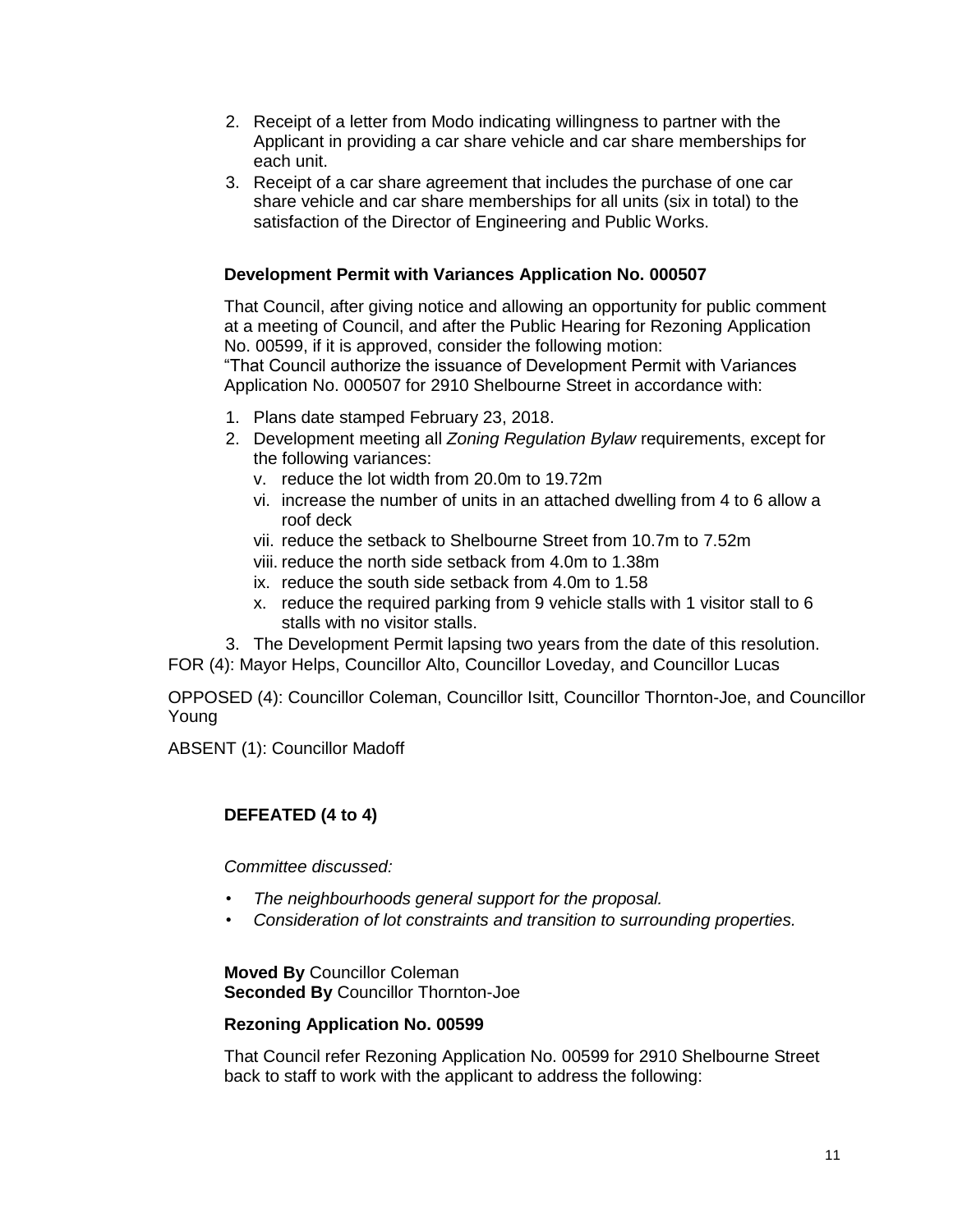- 1. Increasing the south side yard and east front yard setbacks to provide for an improved street relationship
- 2. Revising the design to take cues from the existing traditional context of the neighbourhood.

That Council direct staff to bring the Application back to the Committee of the Whole once these issues have been addressed to the satisfaction of the Director of Sustainable Planning and Community Development.

# **Development Permit with Variances Application No. 000507**

That Council refer Development Permit with Variances Application No. 000507 for 2910 Shelbourne Street back to staff to work with the applicant to address the following:

- 1. Increasing the south side yard and east front yard setbacks to provide for an improved street relationship
- 2. Revising the design to take cues from the existing traditional context of the neighbourhood.

That Council direct staff to bring the Application back to Committee of the Whole once these issues have been addressed to the satisfaction of the Director of Sustainable Planning and Community Development.

**Moved By** Councillor Alto **Seconded By** Mayor Helps

#### **Amendment:**

That the motion be amended as follows:

# **Rezoning Application No. 00599**

That Council refer Rezoning Application No. 00599 for 2910 Shelbourne Street back to staff to work with the applicant to address the following:

- 1. Increasing the south side yard
- 2. Revising the design to take cues from the existing traditional context of the neighbourhood.

That Council direct staff to bring the Application back to the Committee of the Whole once these issues have been addressed to the satisfaction of the Director of Sustainable Planning and Community Development.

#### **Development Permit with Variances Application No. 000507**

That Council refer Development Permit with Variances Application No. 000507 for 2910 Shelbourne Street back to staff to work with the applicant to address the following:

- 1. Increasing the south side yard
- 2. Revising the design to take cues from the existing traditional context of the neighbourhood.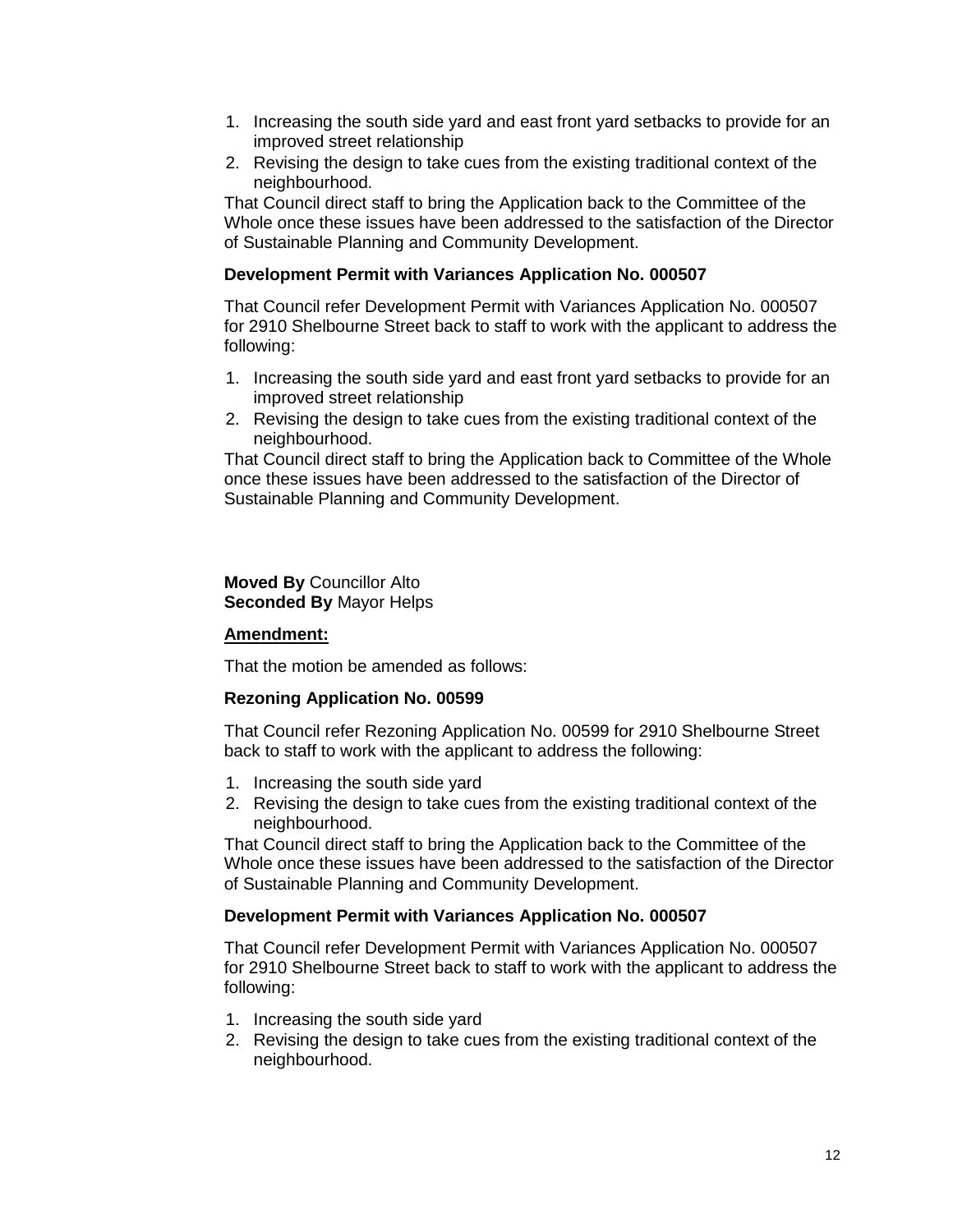That Council direct staff to bring the Application back to Committee of the Whole once these issues have been addressed to the satisfaction of the Director of Sustainable Planning and Community Development.

FOR (6): Mayor Helps, Councillor Alto, Councillor Coleman, Councillor Loveday, Councillor Lucas, and Councillor Young

OPPOSED (2): Councillor Isitt, and Councillor Thornton-Joe

ABSENT (1): Councillor Madoff

*Committee discussed:*

*Future transportation plans for the neighbourhood*

**CARRIED (6 to 2)**

**Moved By** Councillor Alto **Seconded By** Mayor Helps

### **Amendment:**

That the motion be amended as follows:

### **Rezoning Application No. 00599**

That Council refer Rezoning Application No. 00599 for 2910 Shelbourne Street back to staff to work with the applicant to address the following:

- 1. Increasing the south side yard
- 2. Revising the design to take cues from the existing traditional context of the neighbourhood.

That Council direct staff to bring the Application back to the Committee of the Whole once these issues have been addressed to the satisfaction of the Director of Sustainable Planning and Community Development.

#### **Development Permit with Variances Application No. 000507**

That Council refer Development Permit with Variances Application No. 000507 for 2910 Shelbourne Street back to staff to work with the applicant to address the following:

- 1. Increasing the south side yard
- 2. Revising the design to take cues from the existing traditional context of the neighbourhood.

That Council direct staff to bring the Application back to Committee of the Whole once these issues have been addressed to the satisfaction of the Director of Sustainable Planning and Community Development.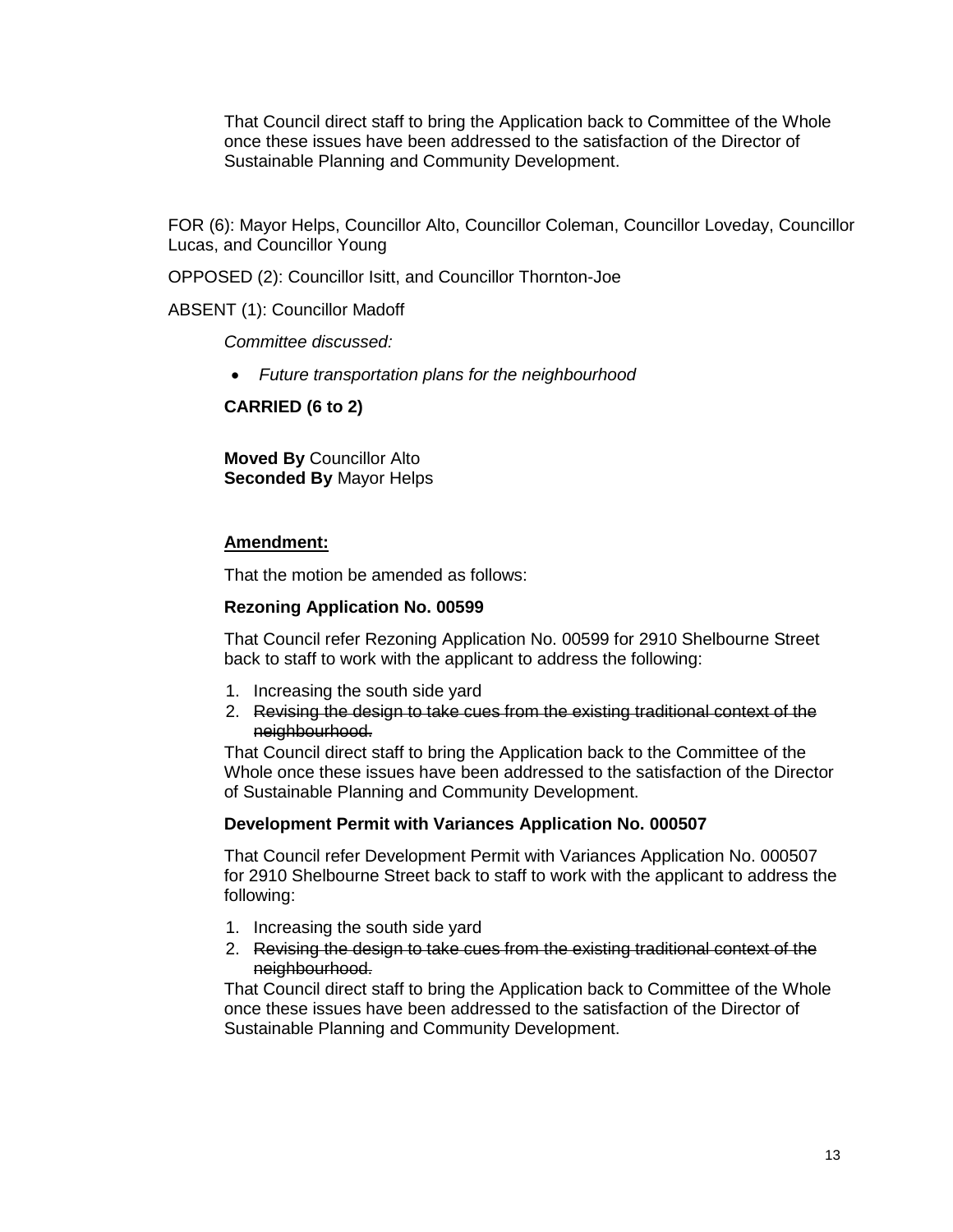# **CARRIED UNANIMOUSLY**

### **Main motion as amended:**

#### **Rezoning Application No. 00599**

That Council refer Rezoning Application No. 00599 for 2910 Shelbourne Street back to staff to work with the applicant to address the following:

1. Increasing the south side yard

That Council direct staff to bring the Application back to the Committee of the Whole once these issues have been addressed to the satisfaction of the Director of Sustainable Planning and Community Development.

#### **Development Permit with Variances Application No. 000507**

That Council refer Development Permit with Variances Application No. 000507 for 2910 Shelbourne Street back to staff to work with the applicant to address the following:

1. Increasing the south side yard

That Council direct staff to bring the Application back to Committee of the Whole once these issues have been addressed to the satisfaction of the Director of Sustainable Planning and Community Development.

# **CARRIED UNANIMOUSLY**

### **F.3 930 Fort Street - Rezoning Application No. 00593 & Development Permit with Variances Application No. 00502 (Downtown)**

Committee received reports dated March 29, 2018 from the Director of Sustainable Planning and Community Development regarding an application to construct a 13-storey, mixed-use building containing 62 residential units and two ground-floor

commercial units.

*Councillor Loveday withdrew from the meeting at 11:11 a.m. and returned at 11:13 a.m.* 

### *Committee discussed:*

- *The type of amenity contribution for the proposal.*
- *Concerns raised by the Downtown Residents Association.*

**Moved By** Councillor Thornton-Joe **Seconded By** Councillor Alto

**Rezoning Application No. 00593**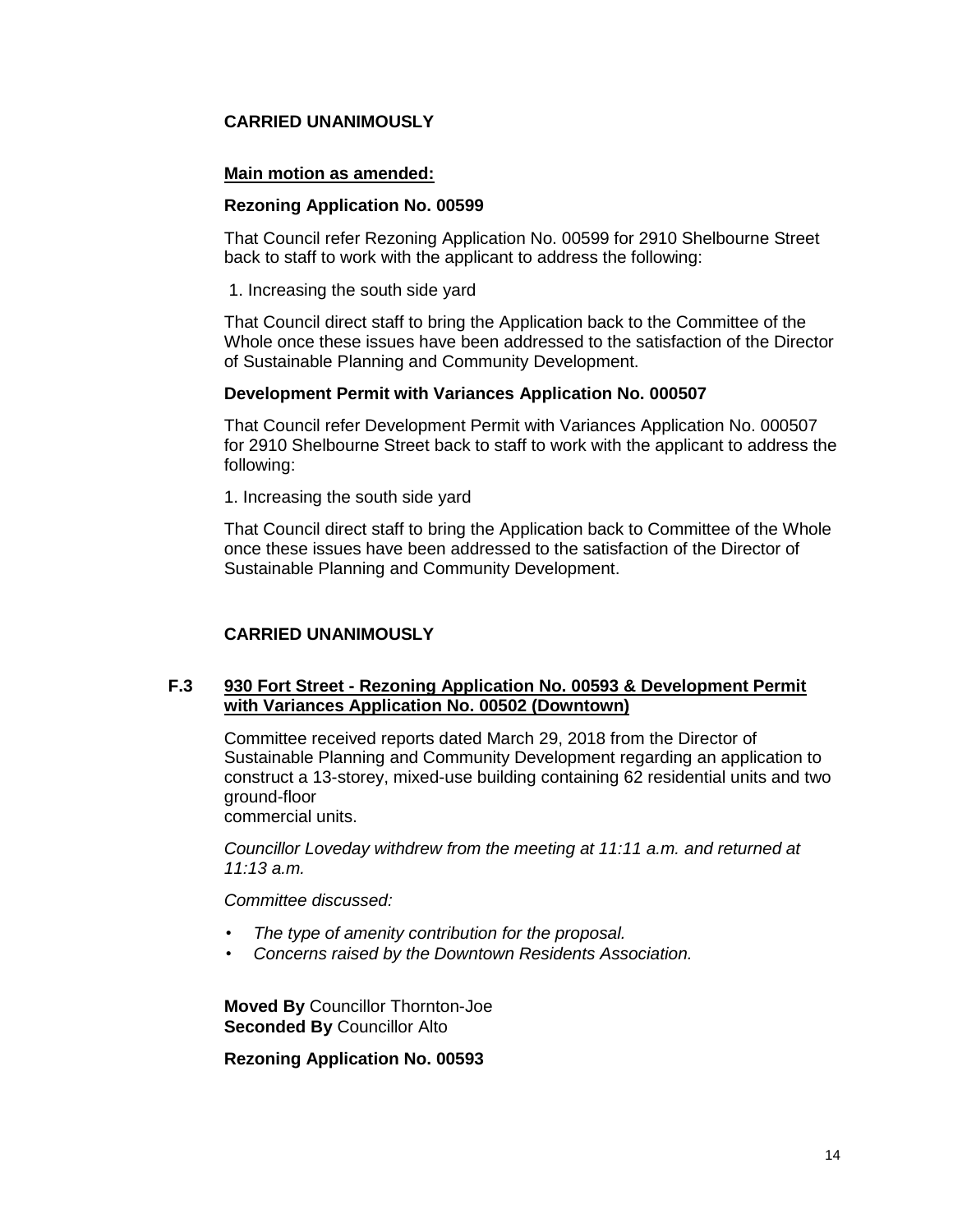That Council instruct staff to prepare the necessary Zoning Regulation Bylaw Amendments that would authorize the proposed development outlined in Rezoning Application No. 00593 for 930 Fort Street, that first and second reading of the Zoning Regulation Bylaw Amendments be considered by Council, and a Public Hearing date be set once the following conditions are met:

- 1. Registration of legal agreements to the satisfaction of the Director of the Sustainable Planning and Community Development, securing an amenity contribution in the amount of \$270,675.74 toward the Local Amenities Reserve Fund in accordance with the
- 2. City of Victoria Density Bonus Policy
- 3. .
- 4. Registration of legal agreements to the satisfaction of the Director of the Sustainable Planning and Community Development to secure frontage improvements including: raised concrete median, mid-block cross walk, raised crossing of protected bike lane and associated signs and paint markings, bike racks, and bollards on the north side of Fort Street. Development Permit with Variance Application No. 00502

That Council direct staff to work with the applicant to revise the proposal for consistency with the Design Guidelines, including the following specific items, and to bring the revised proposal back to a future Committee of the Whole meeting:

- 1. provision of distinct, well-defined retail bays, consistent with the context along Fort Street.
- 2. revisions to the tower to address the uniform appearance, with particular attention to the north and side elevations.
- 3. revisions to the scale and materials of the podium to provide a more sensitive response to the immediate context within the Heritage Conservation Area.

**Moved By** Councillor Thornton-Joe **Seconded By** Mayor Helps

# **Amendment:**

That the motion be amended to include the following point:

### **d. address the concerns of the Downtown Residents Association regarding the lack of an overhead door for the visitor car park.**

*Councillor Coleman withdrew from the meeting at 11:28 a.m. and returned at 11:30 a.m.*

#### *Committee discussed:*

• *Design considerations for the tower and podium.*

# **CARRIED UNANIMOUSLY**

#### **Main motion as amended:**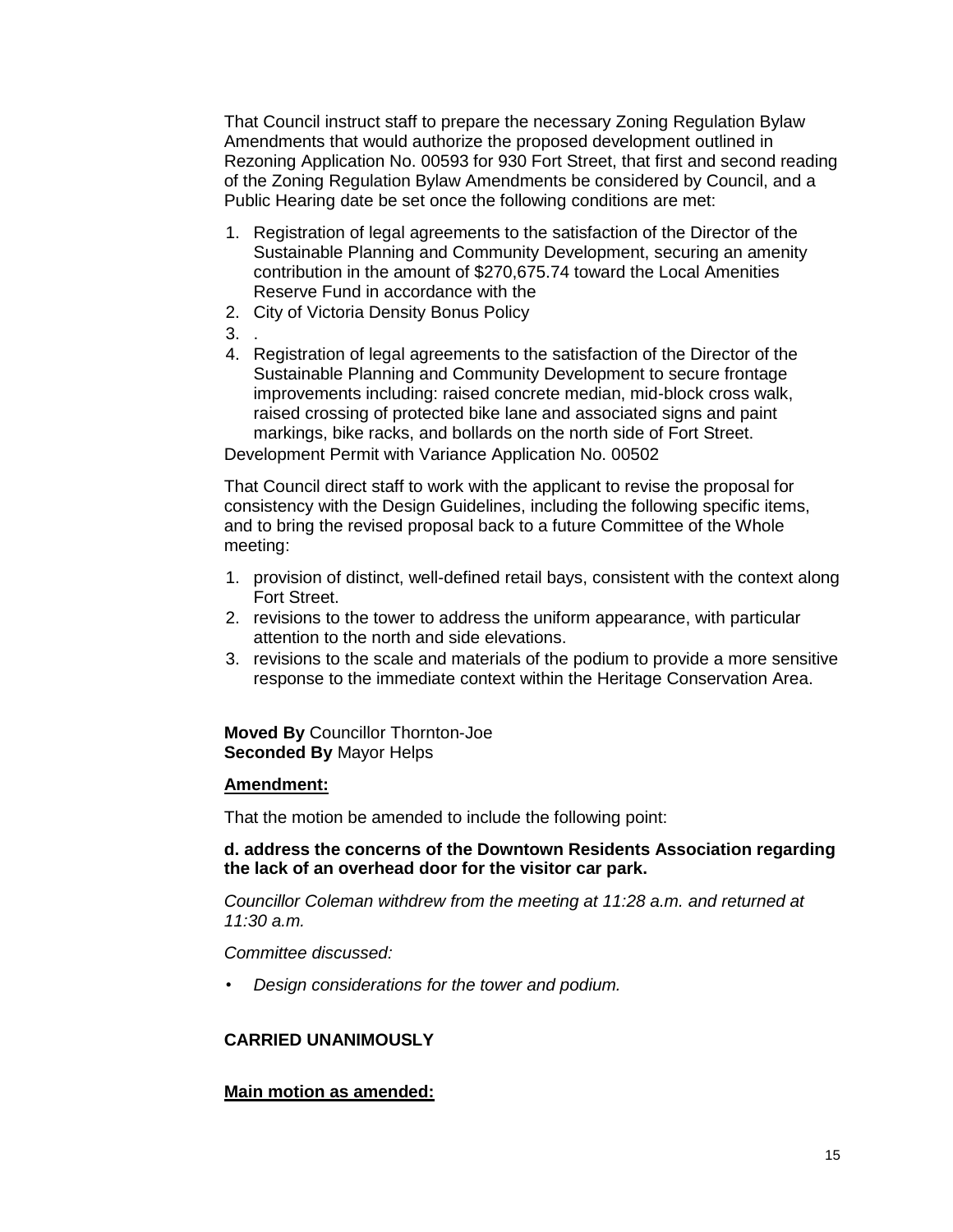# **Rezoning Application No. 00593**

That Council instruct staff to prepare the necessary Zoning Regulation Bylaw Amendments that would authorize the proposed development outlined in Rezoning Application No. 00593 for 930 Fort Street, that first and second reading of the Zoning Regulation Bylaw Amendments be considered by Council, and a Public Hearing date be set once the following conditions are met:

- 1. Registration of legal agreements to the satisfaction of the Director of the Sustainable Planning and Community Development, securing an amenity contribution in the amount of \$270,675.74 toward the Local Amenities Reserve Fund in accordance with the *City of Victoria Density Bonus Policy*.
- 2. Registration of legal agreements to the satisfaction of the Director of the Sustainable Planning and Community Development to secure frontage improvements including: raised concrete median, mid-block cross walk, raised crossing of protected bike lane and associated signs and paint markings, bike racks, and bollards on the north side of Fort Street.

### **Development Permit with Variance Application No. 00502**

That Council direct staff to work with the applicant to revise the proposal for consistency with the Design Guidelines, including the following specific items, and to bring the revised proposal back to a future Committee of the Whole meeting:

a. provision of distinct, well-defined retail bays, consistent with the context along Fort Street.

b. revisions to the tower to address the uniform appearance, with particular attention to the north and side elevations.

c. revisions to the scale and materials of the podium to provide a more sensitive response to the immediate context within the Heritage Conservation Area.

d. Address the concerns of the Downtown Residents Association regarding the lack of an overhead door for the visitor car park.

FOR (7): Mayor Helps, Councillor Alto, Councillor Coleman, Councillor Isitt, Councillor Loveday, Councillor Thornton-Joe, and Councillor Young

OPPOSED (1): Councillor Lucas

ABSENT (1): Councillor Madoff

# **CARRIED (8 to 1)**

### **F.4 515 Chatham Street - Development Permit with Variances Application No. 00034 (Downtown)**

Committee received a report dated April 5, 2018, from the Director of Sustainable Planning and Community Development regarding an application to construct a five-storey, mixed-use building containing ground-floor commercial uses with residential units above.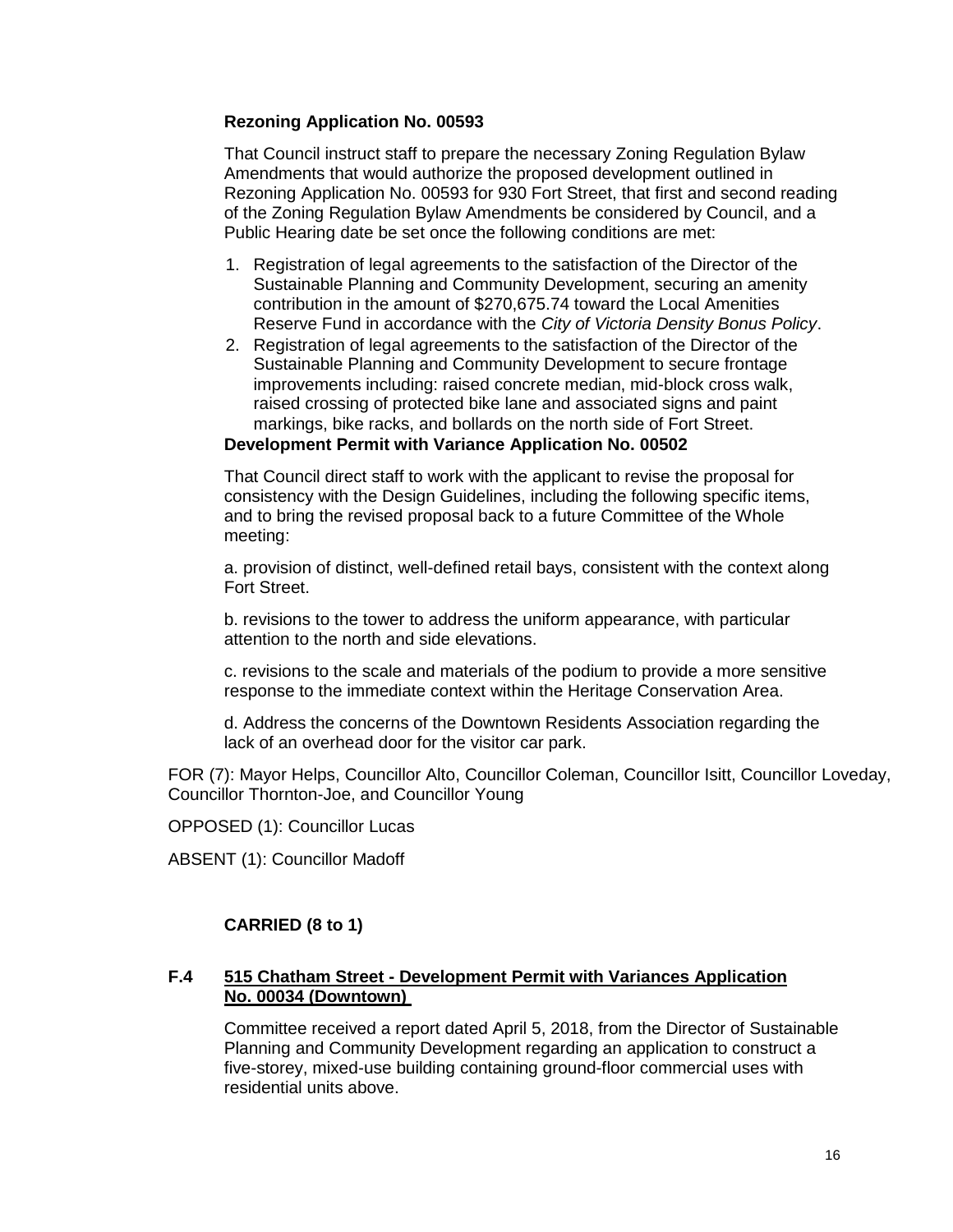# **Moved By** Councillor Thornton-Joe **Seconded By** Councillor Coleman

That Council, after giving notice and allowing an opportunity for public comment at a meeting of Council, consider the following motion:

"That Council authorize the issuance of Development Permit with Variance Application No. 00034 for 515 Chatham Street, in accordance with:

- 1. Plans date stamped March 13, 2018
- 2. Development meeting all *Zoning Regulation Bylaw* requirements, except for the following variance:
	- xi. increase the height from 15m to 16.43m to the top of roof, and 17.73m to the
		- top of the parapet.
- 3. That Council authorizes the Mayor and City Clerk to execute encroachment agreements, to be executed at time of the building permit approval, in a form satisfactory to the City Solicitor and the Director of Engineering and Public Works for:
	- a. building encroachment(s) adjacent to Chatham Street and Store Street
	- b. anchor-pinning in the City Right-Of-Way.
- 4. Preparation and execution by the applicant of a Housing Agreement to ensure that a future strata corporation could not pass bylaws that would prohibit or restrict the rental of

units to non-owners to the satisfaction of City Staff.

5. Final plans to be in accordance with the plans date stamped March 13, 2018 to the

satisfaction of City staff.

6. The Development Permit lapsing two years from the date of this resolution."

*Committee discussed:*

- *Design aspects of the proposal.*
- *The future of the other lots and the loss of amenity from the previous proposal.*

# **CARRIED UNANIMOUSLY**

# **I. NEW BUSINESS**

# **J. ADJOURNMENT OF COMMITTEE OF THE WHOLE**

**Moved By** Councillor Coleman **Seconded By** Councillor Alto

That the Committee of the Whole Meeting be adjourned at 11:38 a.m.

# **CARRIED UNANIMOUSLY**